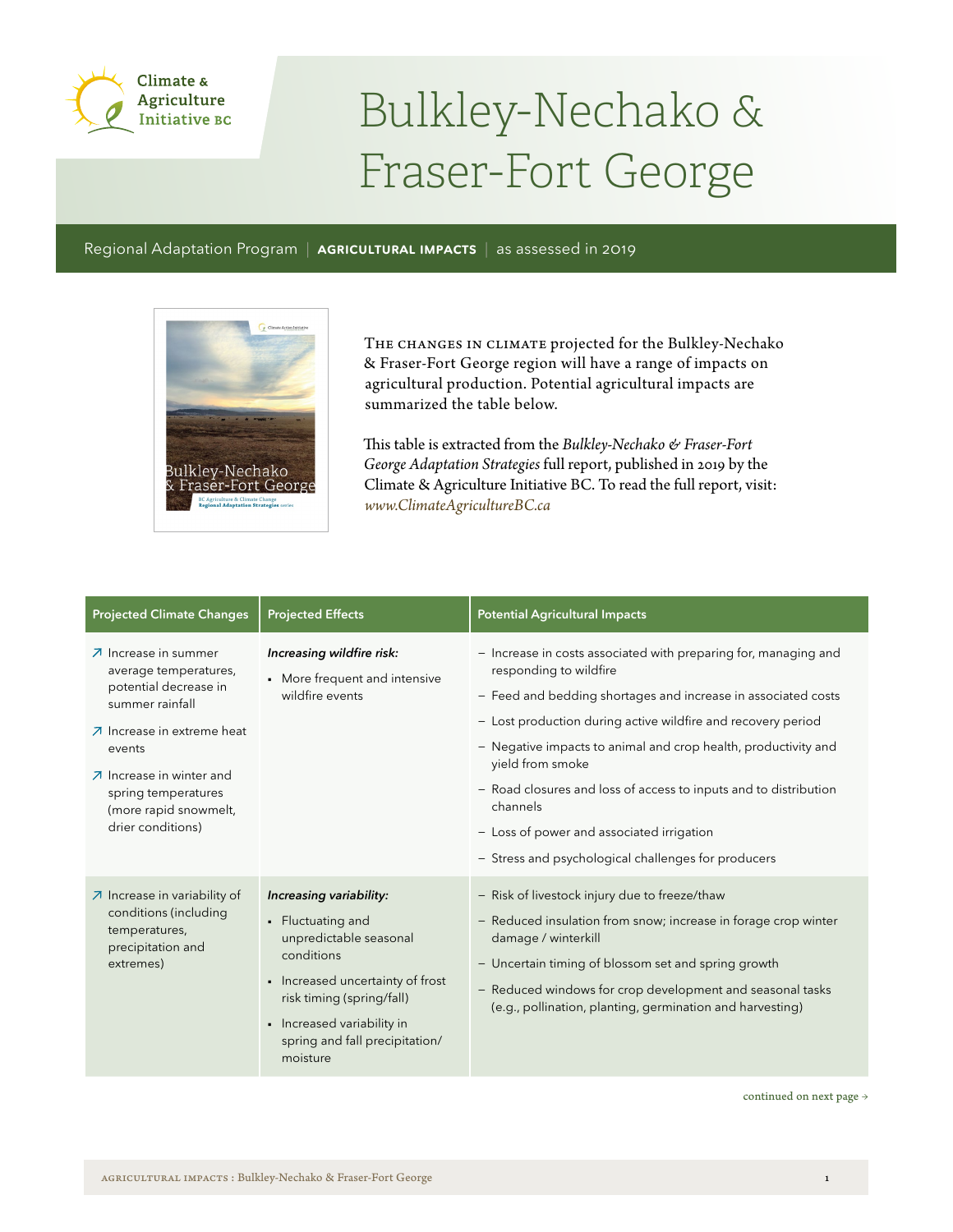## $\rightarrow$  continued from previous page

| <b>Projected Climate Changes</b>                                                                                                                                                                                     | <b>Projected Effects</b>                                                                                                                                                                                                                                                  | <b>Potential Agricultural Impacts</b>                                                                                                                                                                                                                                                                                                                                                                                                                                                                                                                                           |
|----------------------------------------------------------------------------------------------------------------------------------------------------------------------------------------------------------------------|---------------------------------------------------------------------------------------------------------------------------------------------------------------------------------------------------------------------------------------------------------------------------|---------------------------------------------------------------------------------------------------------------------------------------------------------------------------------------------------------------------------------------------------------------------------------------------------------------------------------------------------------------------------------------------------------------------------------------------------------------------------------------------------------------------------------------------------------------------------------|
| $\n  7$ Increase in average<br>temperatures<br>○ Increase in growing<br>degree days<br>○ Increase in growing<br>season length<br>○ Increase in minimum<br>winter temperatures                                        | Changing crop suitability ranges:<br>• Changing seasonal<br>conditions<br>• Changing production<br>windows                                                                                                                                                                | - Potential for additional cuts of hay within season<br>- Opportunities to grow new varieties and types of crops<br>- Potential for season extension<br>- Increase in management complexity, risk and cost<br>(e.g., with season extension)<br>- Inconsistent yield and quality of previously suitable crops<br>- Difficulty in identifying suitable crops for changing conditions                                                                                                                                                                                              |
| $\n  A$ Increase in average<br>temperatures<br>$\overline{\mathcal{A}}$ Increase in summer<br>temperatures<br>Potential decrease in<br>summer precipitation<br>Reduction in snowfall<br>(and associated<br>snowpack) | Warmer & drier summers:<br>• More frequent and extended<br>dry periods in summer<br>• Lower summer and fall<br>stream flow levels (more<br>rapid and earlier spring melt)                                                                                                 | - Increase in water demand and decrease in water supply<br>- Increase in need for water storage<br>- Increase in costs associated with water supply and water<br>distribution infrastructure<br>- Increase in need for dugout maintenance<br>- Impacts to crop yields and quality<br>(particularly non-irrigated crops)<br>- Increase in need for purchased feed<br>- Late harvest (i.e., due to delayed growth or delayed seed<br>head formation)<br>- Changes to timing and use of rangelands (versus hay) for<br>grazing cattle                                              |
| ⊿ Increase in annual<br>temperatures<br>○ Increase in winter<br>minimum temperatures<br>$\sim$ Shifting precipitation<br>patterns                                                                                    | Changes in pests, diseases<br>& invasive species:<br>• Increasing winter survival<br>rates<br>• Increasing in number of<br>cycles in a year<br>• Introduction of new pests<br>and diseases<br>• Changing range/distribution<br>of pests, diseases and<br>invasive species | - More frequent and increased damage to crops<br>- Impacts to livestock health<br>- Reduction in forage and pasture quality/yield<br>- Increase in costs for management of pests, diseases, and<br>invasive species                                                                                                                                                                                                                                                                                                                                                             |
| $\n  A$ Increase in precipitation<br>in winter, spring and fall<br>$\n  \lambda$ Increase in frequency<br>and intensity of extreme<br>rainfall                                                                       | <b>Extreme precipitation events:</b><br>$\blacksquare$ Increase in runoff<br>Potential for more rain-driven<br>flood events<br>• Increase in excess moisture                                                                                                              | - Increase in site-specific flood risk and drainage issues<br>- Reduced access to fields and risk of compaction<br>- Increase in risk of soil erosion and landslides (exacerbated by<br>wildfire impacts)<br>- Damage to infrastructure (e.g., dams and water storage)<br>- Potential for animal health risks from disease or flooding<br>- Impacts to soil health from nutrient leaching<br>- Damage to riparian areas (erosion, washouts, silting etc.)<br>- Negative impact on crop productivity and quality and changes<br>to crop production (e.g., silage instead of hay) |

continued on next page  $\rightarrow$